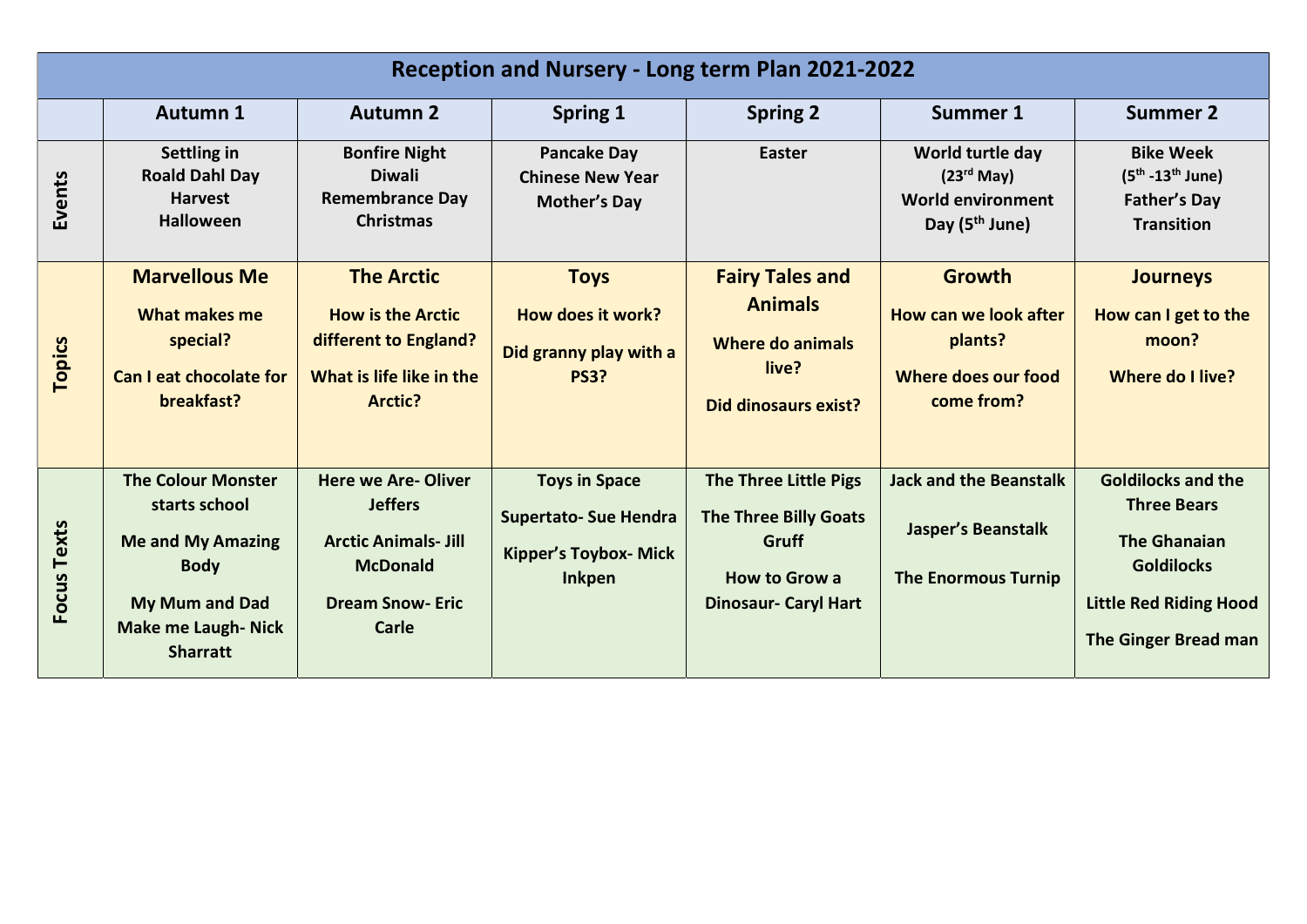|                   | <b>Oral blending</b>            | Oral blending              | Learn digraphs-- sh, th, | Learn set 2 sounds          | Learn set 2 sounds      | Review set 2 sounds      |
|-------------------|---------------------------------|----------------------------|--------------------------|-----------------------------|-------------------------|--------------------------|
|                   | Learn set 1 sounds              | Learn set 1 sounds and     | ch, ng, nk               | ay, ee, igh, ow, oo, oo     | ay, ee, igh, ow, oo, oo |                          |
|                   | m,a,s,d,t,l,p,n,g,o,c,k,u,      | digraphs-sh, th, ch, ng,   |                          | ar or air ir oy ou          | ar or air ir oy ou      | Learn Set 3 sounds ea    |
|                   | b, f,                           | nk                         | Read and spell words     |                             |                         | oi a-e i-e o-e u-e ow aw |
|                   | e, I, h, r, j, v, y, w, z, q, x | <b>Blend simple words</b>  | with set 1 sounds and    | Read and spell words        | Read and spell words    | are ur er ai             |
|                   | <b>Blend simple words</b>       | and those including        | digraphs (CVCC)          | with taught set 2           | with taught set 2       |                          |
|                   | Segment sounds to               | digraphs                   | Read and spell word      | sounds (CCVCC and           | sounds                  |                          |
| Phonics           | spell simple CVC words          | Segment sounds to          | time 6 and 7 including   | CCCVC)                      |                         |                          |
|                   | Word time 1-5                   | spell simple CVC words     | multisyllabic words)     |                             |                         |                          |
|                   |                                 | and those containing       |                          |                             |                         |                          |
|                   |                                 | digraphs learnt            |                          |                             |                         |                          |
|                   |                                 | Read and spell word        |                          |                             |                         |                          |
|                   |                                 | time 5-6                   |                          |                             |                         |                          |
|                   |                                 |                            |                          |                             |                         |                          |
|                   | <b>Just Like Me</b>             | <b>Light and Dark</b>      | <b>Alive in 5</b>        | <b>Building 9,10</b>        | <b>On the Move</b>      | First, then, now         |
|                   | <b>Matching and</b>             | <b>Numbers to 5</b>        | <b>Growing 6, 7, 8</b>   |                             | Superhero to 20 and     | Find my pattern          |
|                   | <b>Sorting</b>                  | One more and one           |                          | Its 9, 10                   | beyond                  |                          |
|                   | <b>Compare Amounts</b>          | less                       | Its 5, 6, 7, 8           | Representing 9, 10          |                         |                          |
|                   | Compare size, mass              | <b>Shapes with 4 sides</b> | Representing 6,7, 8      | Comparing 9, 10             |                         |                          |
| <b>Topics</b>     | and capacity                    | <b>Night and Day</b>       | Comparing 6, 7,8         | <b>Composition of 9, 10</b> |                         |                          |
|                   | <b>Explore Pattern</b>          | <b>Time</b>                | Composition of 6,        |                             |                         |                          |
|                   |                                 |                            | 7,8                      |                             |                         |                          |
|                   | Its 1, 2,3                      |                            |                          |                             |                         |                          |
| Mathematics       | <b>Representing 1,2</b>         |                            |                          |                             |                         |                          |
| <b>White Rose</b> | and 3                           |                            |                          |                             |                         |                          |
|                   | Comparing 1, 2, 3               |                            |                          |                             |                         |                          |
|                   | Composition of 1, 2,<br>3       |                            |                          |                             |                         |                          |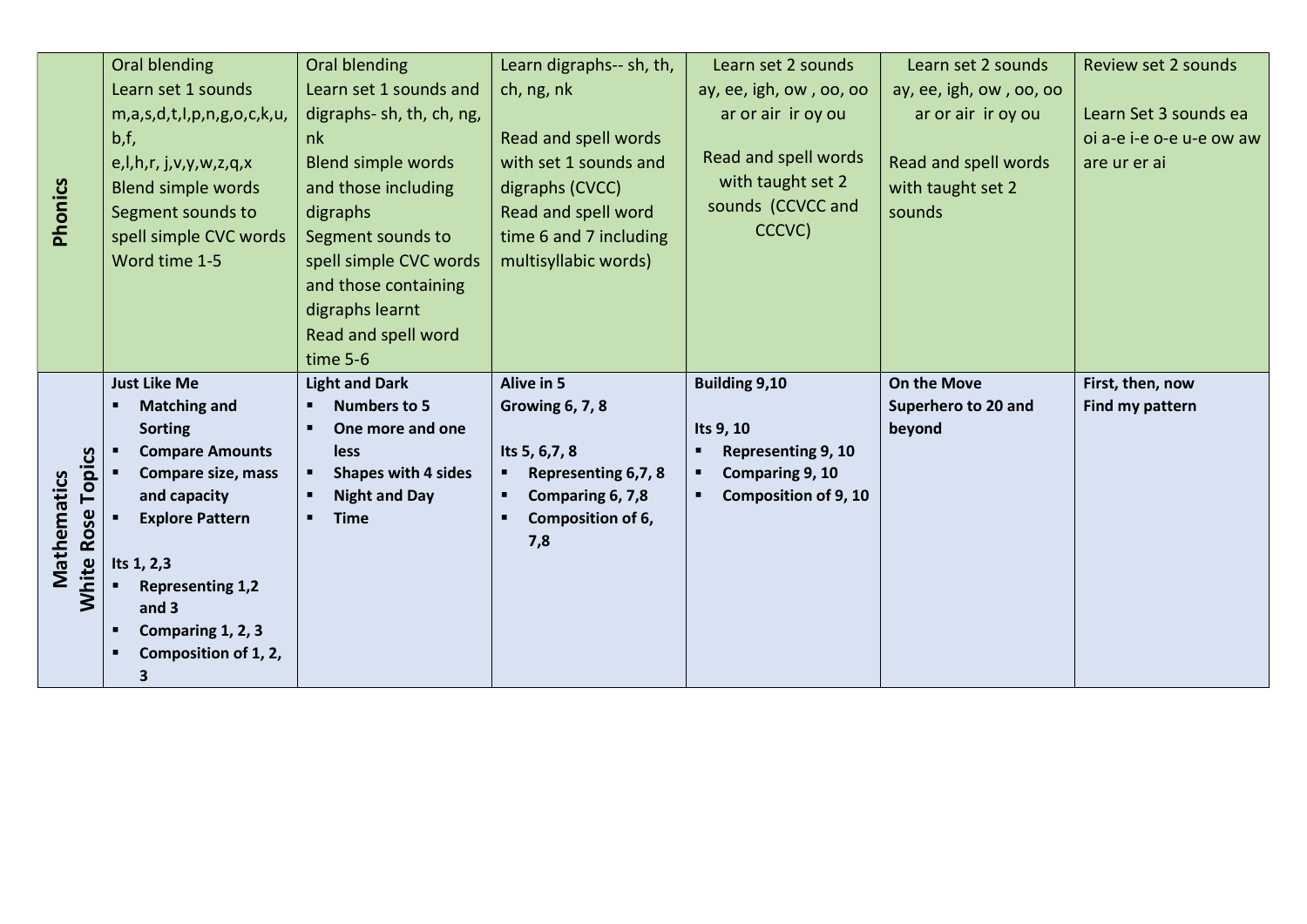|         | <b>My Body</b>                | Weather                   | <b>Materials</b>              | <b>Animals</b>                | <b>Floating &amp; Sinking</b> | <b>Growing &amp;</b>          |
|---------|-------------------------------|---------------------------|-------------------------------|-------------------------------|-------------------------------|-------------------------------|
|         |                               |                           |                               |                               |                               | <b>Minibeasts</b>             |
|         | <b>Explore collections of</b> | Talk about the            | <b>Use simple features to</b> | <b>Explore the natural</b>    | <b>Understand some</b>        | <b>Experience different</b>   |
|         | materials with similar        | differences between       | compare objects,              | world around them,            | important processes and       | types of scientific           |
|         | and/or different              | materials and changes     | materials and living          | making observations           | changes in the natural        | enquiries, including          |
|         | properties.                   | they notice.              | things and, with help,        | and drawing pictures of       | world around them,            | practical activities          |
|         | Talk about what they          |                           | decide how to sort and        | animals and plants.           | including the seasons and     |                               |
|         | see, using a wide             | I can ask questions about | group them (identifying       |                               | changing states of matter.    | <b>Use simple features to</b> |
|         | vocabulary.                   | what I see using what,    | and classifying)              | <b>Use their observations</b> |                               | compare objects,              |
|         | <b>Explore the world</b>      | why and how?              |                               | and ideas to suggest          | Use their observations and    | materials and living          |
|         | around them and raise         |                           | I can name different          | answers to questions ·        | ideas to suggest answers      | things and, with help,        |
|         | their own simple              | I can name and can        | materials such as wood,       | <b>Talk about what they</b>   | to questions · Talk about     | decide how to sort and        |
|         | questions ·                   | describe:                 | metal, plastic, glass, rock,  | have found out and            | what they have found out      | group them (identifying       |
|         | I can ask questions           | light, dark, day, night,  | brick, paper,                 | how they found it out         | and how they found it out     | and classifying)              |
|         | about what I see using        | autumn, winter, cold,     | I can describe materials-     |                               |                               |                               |
| Science | what, why and how?            | freeze, snow, seasons,    | hard, soft, rough,            | I can name farm               | I can make predictions        | I know that plants need       |
|         | I can name head,              | nocturnal animals,        | smooth, stretchy, bendy,      | animals                       | about what will happen        | wate, air, soil and           |
|         | shoulders, knees, toes,       | hibernate, sun, moon,     | flexible, stiff, shiny, dull, | I can name jungle             | I can sort and classify       | sunshine to grow              |
|         | legs, hair, face, eyes,       | bulb, natural light,      | sharp, waterproof,            | animals                       | objects that float and sink   |                               |
|         | eyebrows, eye lashes,         |                           | I can sort and classify       | I can talk about              | I can make predictions        | I can make predictions        |
|         | ears, chin, cheeks, lips,     | I can talk about the      | different materials in a      | similarities and              | about things that dissolve    | and observations about        |
|         | teeth, neck, wrists,          | changes in the weather    | range of ways:- hard,         | differences between           | and do not dissolve           | growing plants                |
|         | elbows                        | I can talk about how the  | soft, shiny and dull,         | animals                       | I can record what I have      |                               |
|         | I can talk about how to       | environment has           | waterproof and not            | I can sort and classify       | found out through pictures    | I can name common             |
|         | keep healthy                  | changed-leaves turning    | waterproof.                   | animals in different          | and writing                   | plants in the                 |
|         |                               | orange and brown,         |                               | ways e.g. 4 legs, no          |                               | environment                   |
|         | I can sort and classify       | leaves falling, colder    |                               | legs, spotty, stripy, lives   |                               | e.g. grass, trees,            |
|         | healthy and unhealthy         | weather.                  |                               | in the desert, lives on       |                               | flowers, shrubs, fruit        |
|         | food                          | I can sort and classify   |                               | the farm.                     |                               | and vegetables                |
|         | I can talk about              | clothes needed for        |                               | I can record what I have      |                               | I can sort and classify       |
|         | similarities and              | different seasons         |                               | found out through             |                               | fruit and vegetables          |
|         |                               |                           |                               | pictures and writing          |                               |                               |